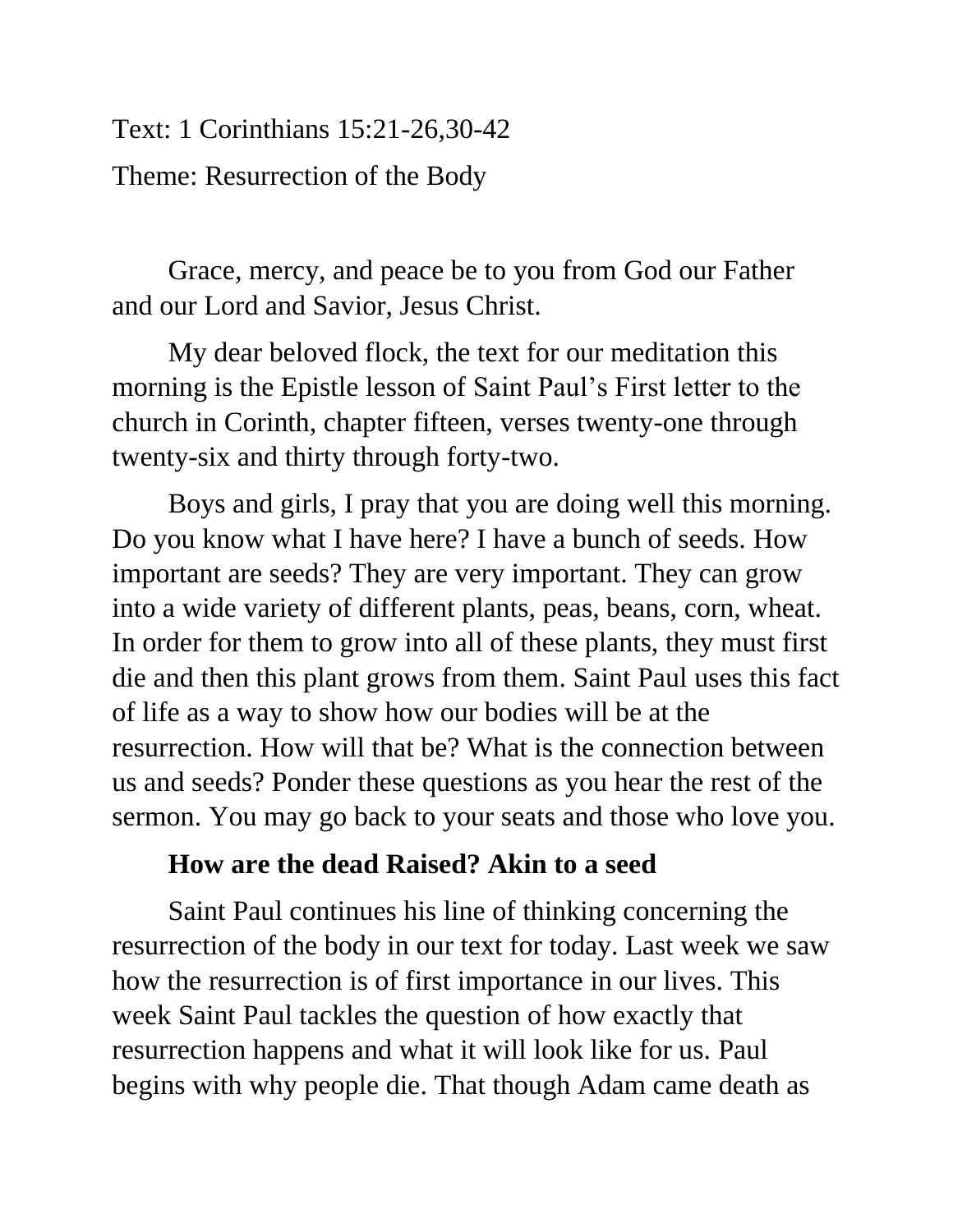the punishment for disobeying the Law of God in eating of the fruit of the tree. This is something that we still face, just as in Paul's day, people still die because of their sins. We are surrounded by pain, sadness and death because we live in a sinful world and we still have our sinful nature. This tempts us to fall into the same trap as the people of Corinth. They though that the dead were not going to rise again. If this is true, then we should indeed "Let us eat and drink, for tomorrow we die." If the dead are not raised, then let us enjoy life to the fullest we can in this short time that we have. Let us indulge in every passion and desire that we have. We can eat as much as we want. We can drink as much as we want. We can use whatever means we need to in order to get what we desire. We desire that big TV, that new car, all that new money, we can lie, we can cheat, we can steal. We want that employee then we can lure them away with a higher paycheck. After all, the dead are not raised so let us enjoy the small amount of time that we have left upon this earth.

Yet there has come a second Adam, our Lord and Savior, Jesus Christ, by His death and resurrection, we do not have eternal death. Rather, we have been granted life eternal. This is a clear and evident fact but one that is not seen with physical eyes today. Jesus rose and so too will we. The dead will indeed be raised. Saint Paul opens our eyes to this great mystery by using the illustration of a seed. The same as a seed is buried into the ground, dies, and a new plant spring forth from the dust, so it is with the resurrection. We are buried in the ground, awaiting the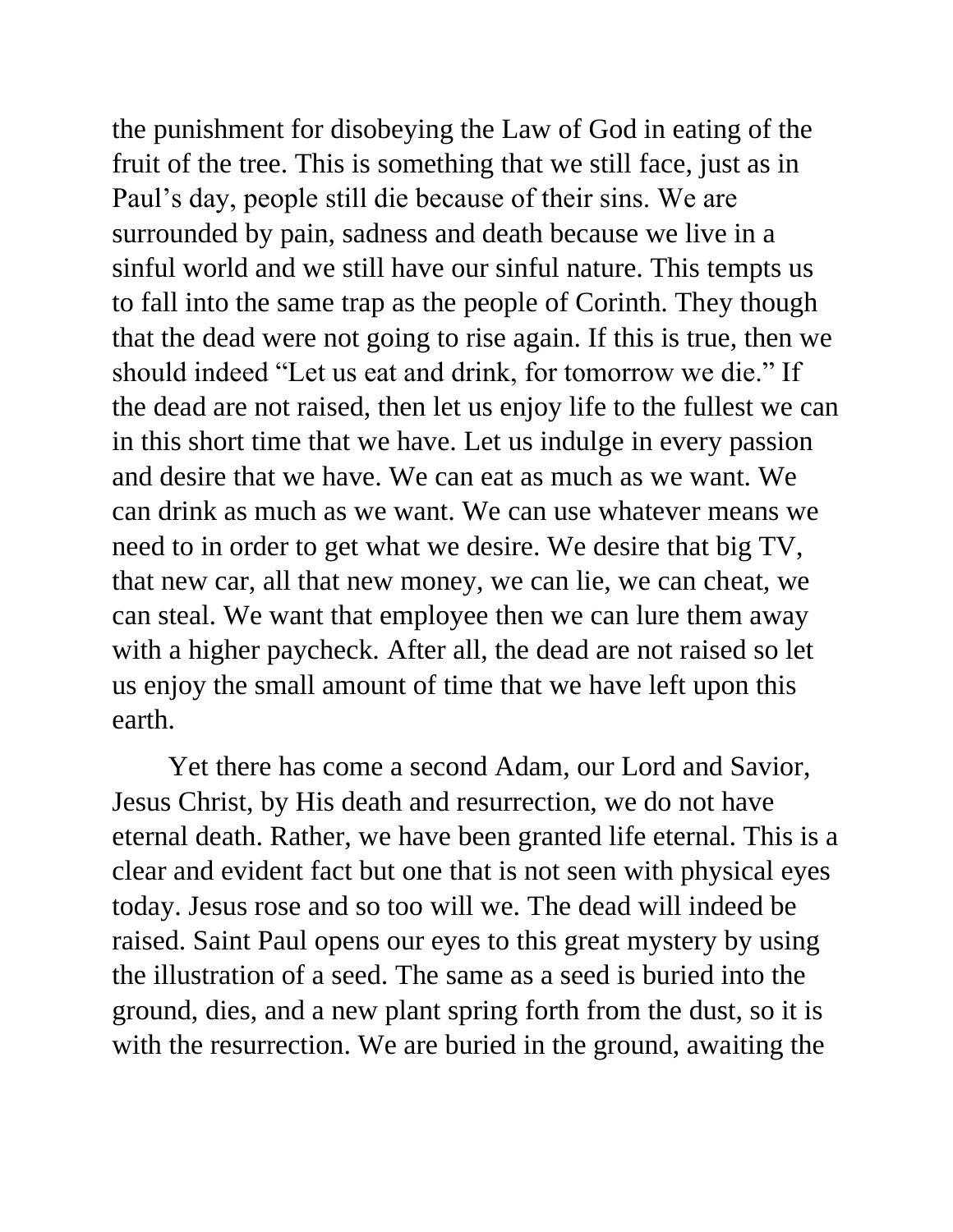day when we spring forth from the dust in the newness of life granted to us by Christ.

## **Different from how they die, just as a seed is planted and grows into something different**

What will that look like? We do not know. Saint Paul says that to ponder such questions is foolishness. We do not know what we will look like. It will be different than how we currently are, as we will no longer be stained by sin. What exactly that looks like, we do not know. Jewish thinking was that when you were raised, you would still bear the marks of how you died. If you died in a fire, you would bear burn marks on your body. If you were mauled by beasts, you would bear the wounds still. If you drowned, you would still have water in your lungs. If you died by beheading, you would have to carry around your head like the headless horseman legends. Is this true? We do not know, the only thing we do know is that we will be like Christ.

## **In the likeness of Christ, glorified as He is glorified**

We know that we will be like Christ because He has made His glory our glory as well by the union of humanity with the Godhead. God has created different glories. We see this in nature, the glory of the planets and stars are different than the ones upon earth. "And there are bodies heavenly and bodies terrestrial; but the glory of the heavenly bodies is one, and that of the early bodies is another. The stars and all the heavenly bodies is one and that of the early bodies another….and the same God that produced all these miracles is full able to produce bodies for His saints at the time of the resurrection which will be